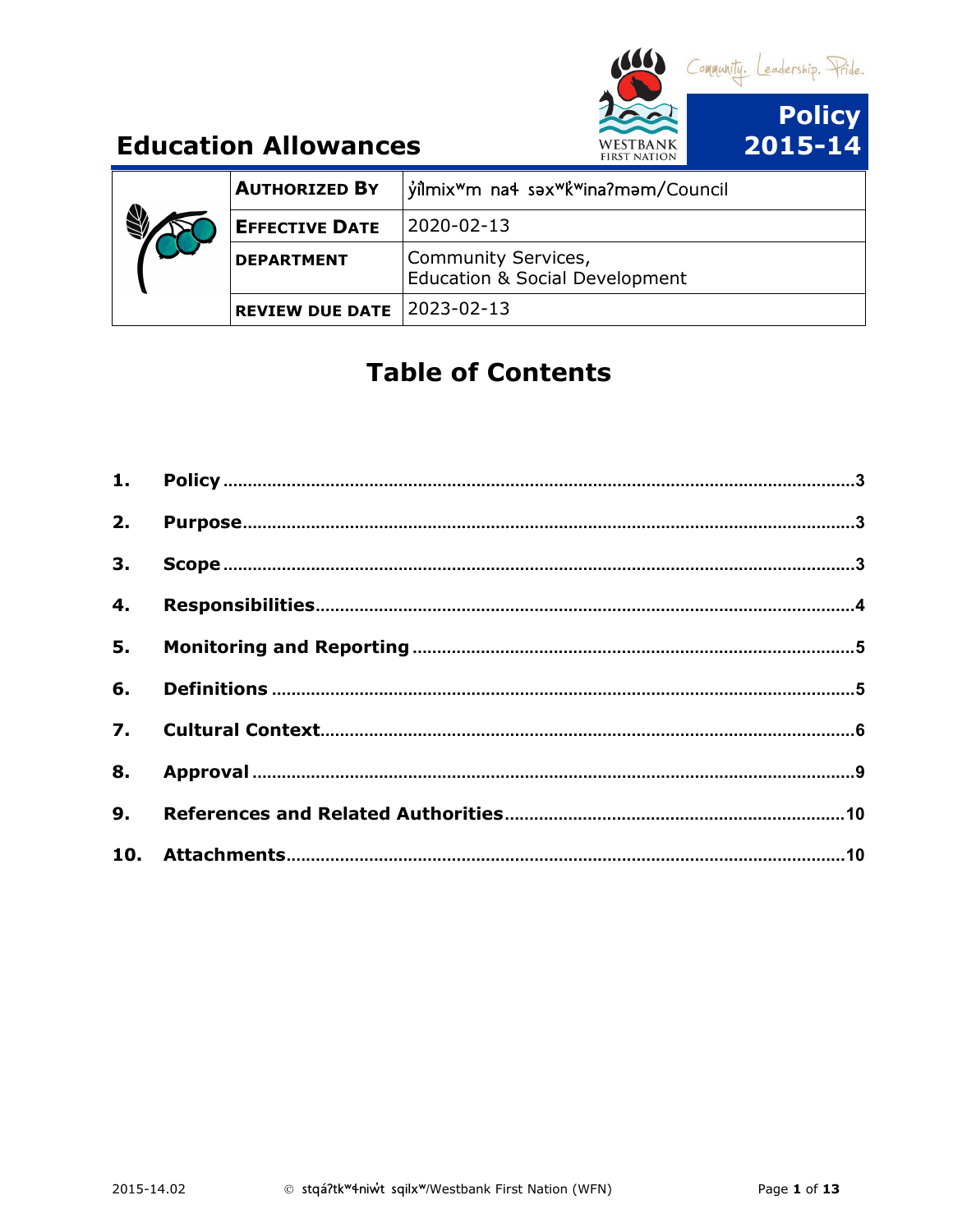

| <b>Revision History</b> |                 |                                                                                                                                                                                                                                |    |  |  |
|-------------------------|-----------------|--------------------------------------------------------------------------------------------------------------------------------------------------------------------------------------------------------------------------------|----|--|--|
| <b>Entry ID</b>         | 613500          | <b>Total Number of Pages</b>                                                                                                                                                                                                   | 13 |  |  |
| <b>Date</b>             | <b>Revision</b> | <b>Changes</b>                                                                                                                                                                                                                 |    |  |  |
| 2020-02-13              | 2019-03.01      | Policy and Procedure Addendums to the Financial Transfer<br>Agreement Policy approved by the Director of Operations on<br>2009-01-28, including Appendix 1 approved by Council<br>Resolution #090921-15 on September 21, 2009. |    |  |  |
| 2020-02-13              |                 | 2019-03.02 Transferred to current format on 2019-06-05. Approved by<br>Council resolution #200210-11 on 2020-02-10.                                                                                                            |    |  |  |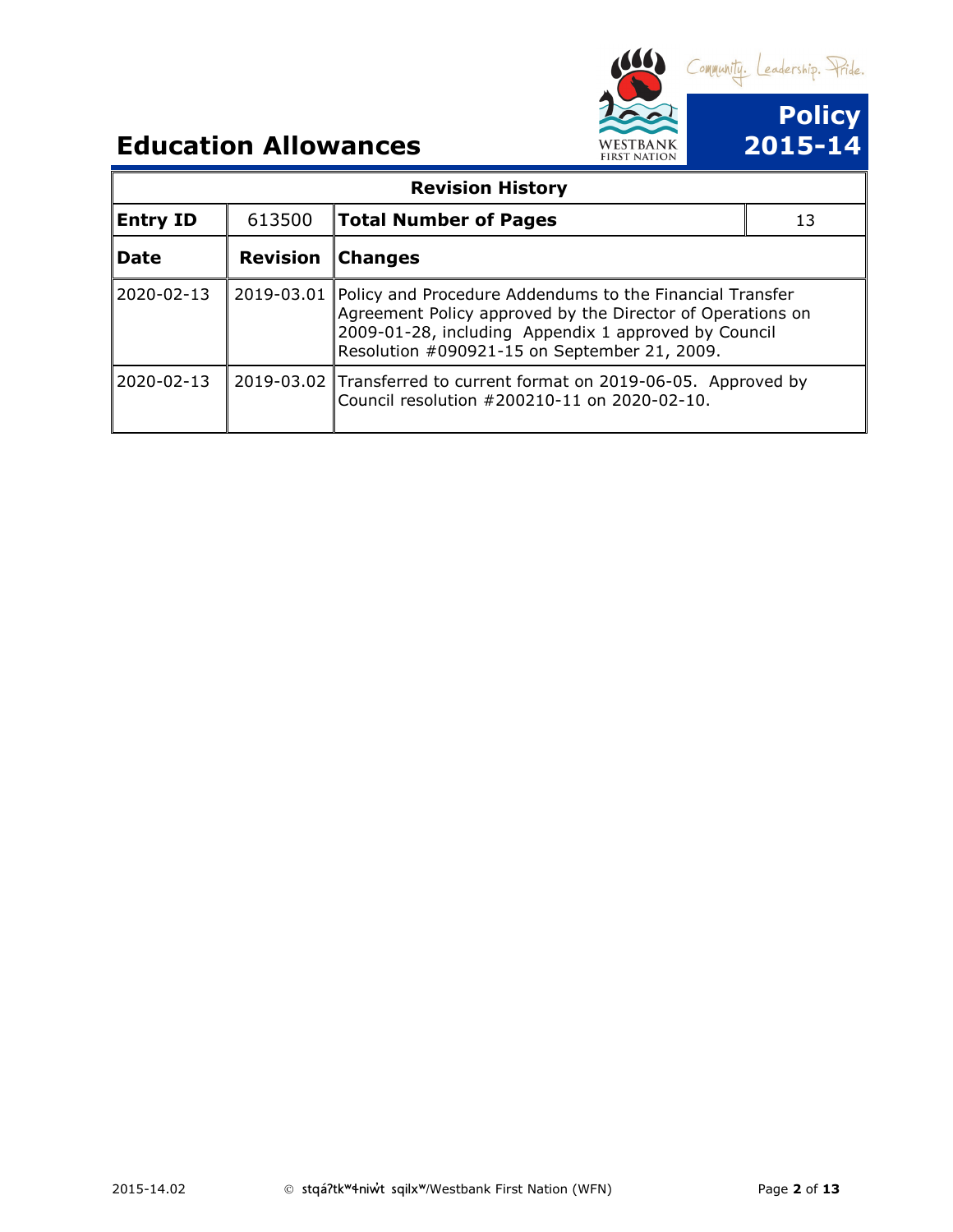

### <span id="page-2-0"></span>**1. Policy**

It is of fundamental importance to the overall quality of life that every stqáʔtkʷɬniw̓t sqilxʷ/Westbank First Nation (WFN) Member (Member) achieve the best educational and employment opportunities and outcomes. As a government, WFN must ensure its Members have access to a suite of services that support the achievement of those outcomes. WFN's ncx<sup>w</sup>iltan/education allowances provide Members, and students listed on WFN's Nominal Roll, who are attending an elementary or secondary school, with funding for certain education-related needs that are unavailable to them through alternate arrangements.

### <span id="page-2-1"></span>**2. Purpose**

The purpose of this Policy is to outline the education allowances available and confirm the eligibility criteria for accessing the allowances.

### <span id="page-2-2"></span>**3. Scope**

This Policy is a review, update, and revision to, and supersedes, a portion of the Policy and Procedure Addendums to the Financial Transfer Agreement policy signed by the sax<sup>w</sup>k<sup>w</sup>ulm' k'' ysaysat/Director of Operations on spágtan/January 28, 2009, including Appendix 1 approved by Council Resolution #090921-15 on sk'əlwístən/September 21, 2009 and signed by the Director of Operations on September 25, 2009.

This Policy applies to Members, and students on WFN's Nominal Roll, who are eligible for education allowances under this Policy, and sax<sup>wk'w</sup>ulm/Workers responsible for administering this Policy.

#### **a) Education Allowance for School Supplies and Fees**

An education allowance for school supplies and fees is available to Members and those listed on WFN's Nominal Roll who;

- **i.** Are currently registered at a public or private school recognized by the British Columbia Ministry of Education (Ministry) as an elementary or secondary institution,
- **ii.** Are between the ages of mus/four (4) and ?upn<sup>'</sup>kst a + x ax n'ut/nineteen (19),
- **iii.** Are not eligible to receive, at no charge, school supplies and fees through an alternate source; and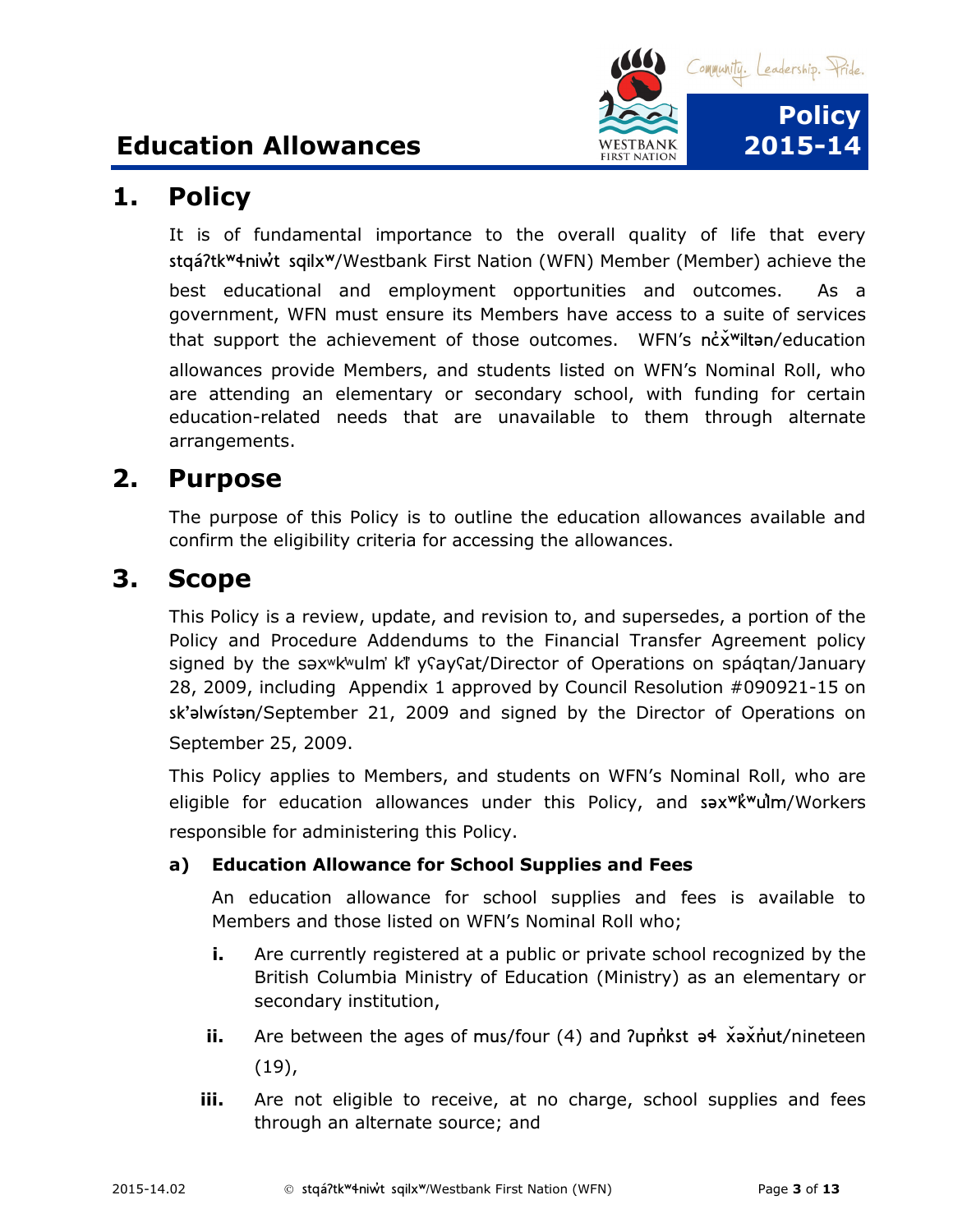

**iv.** Submit a completed Education Allowance Application (Appendix A) to the Education & Social Development Department in accordance with Section 3.c) of this Policy.

#### **b) Education Allowance for Public Transit**

- **i.** An education allowance for public transit is available to Members only and who;
	- **1)** Are between the ages of four (4) and nineteen (19),
	- **2)** Are currently registered at a public or private school that;
		- **(a)** Is recognized by the Ministry,
		- **(b)** Is located within the boundaries of the Central Okanagan region; and
		- **(c)** Has specific programs to enhance the student's educational goals, talents, and skills such as, but not limited to, French language, sports, art, trade, or religion,
	- **3)** Are not eligible to receive public transit through an alternate source at no charge; and
	- **4)** Submit a completed Education Allowance Application (Appendix A) to the Education & Social Development Department in accordance with Section 3.c) of this Policy.
- **ii.** Education allowances for public transit are based on standard rates.
- **iii.** The Education & Social Development Department is not responsible for lost or misplaced public transit passes.
- **c)** Separate applications must be submitted for each student eligible for an education allowance under this Policy.
- **d)** The Education & Social Development Department must be informed if a student receiving an education allowance withdraw(s) from school or move(s) out of the Central Okanagan region.

### <span id="page-3-0"></span>**4. Responsibilities**

- **a)** Council is responsible for establishing an annual budget and setting aside funds in order to ensure the commitment to this Policy, on a best efforts basis, as part of the annual WFN budgeting process.
- **b)** The Senior Manager, Education & Social Development or designate is responsible for;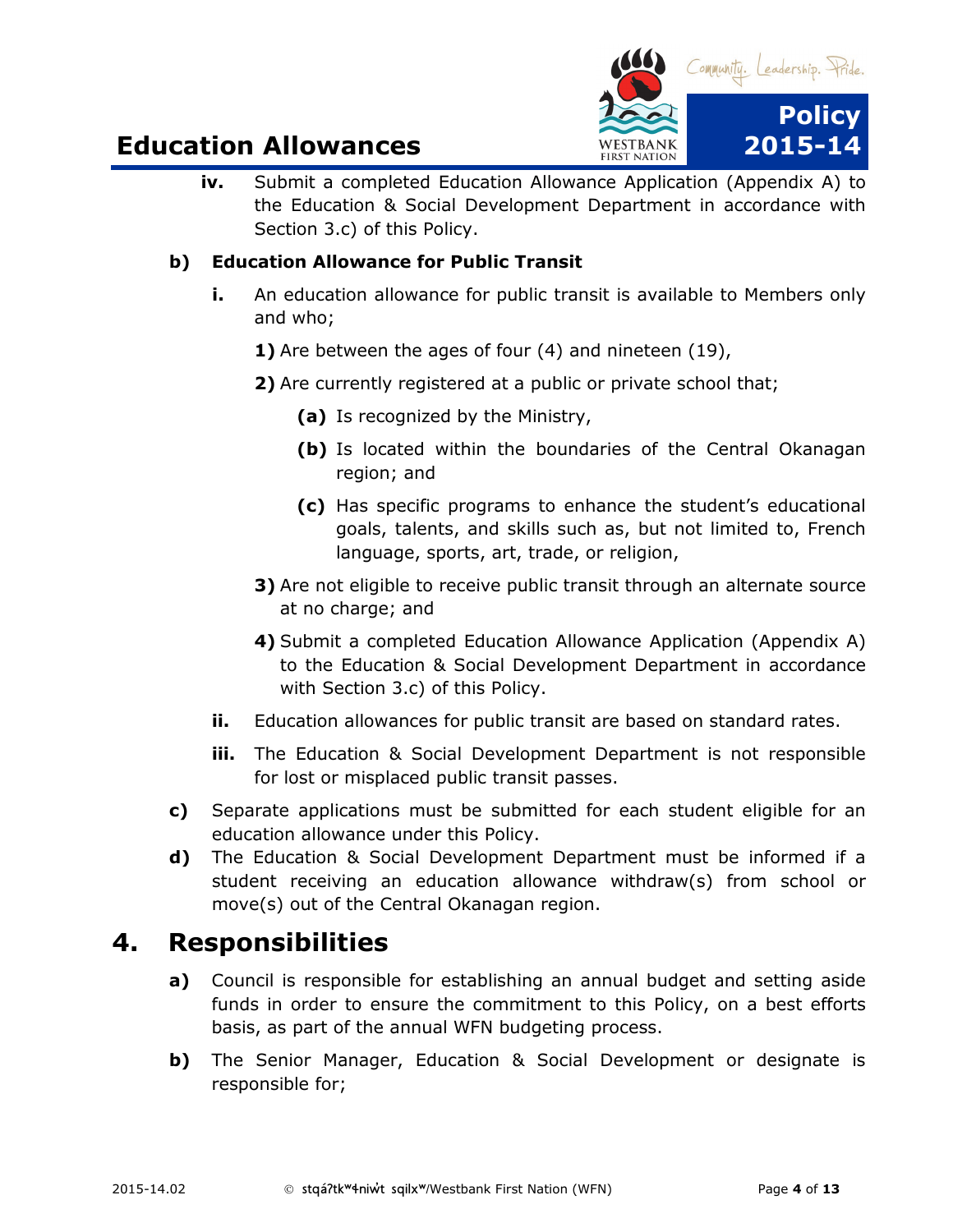

- **i.** Receiving, reviewing, and making decisions on Education Allowance Applications (Appendix A), in accordance with the provisions of this Policy,
- **ii.** Notifying the applicant if any item on their Education Allowance Application (Appendix A) is approved or declined,
- **iii.** Forwarding requests for payment for eligible items under this Policy to Financial Services; and
- **iv.** Completing and submitting the Education Allowances Annual Report (Appendix B) required under Section 5. of this Policy.
- **c)** Financial Services is responsible for processing payments under Section 4.b)iii. of this Policy.
- **d)** Parents/Guardians and students are responsible for;
	- **i.** Submitting a completed Education Allowance Application (Appendix A) in accordance with Section 3.c) of this Policy; and
	- **ii.** Reporting any changes to their eligibility status to the Education & Social Development Department.

# <span id="page-4-0"></span>**5. Monitoring and Reporting**

The Education & Social Development Department must provide Council with an Education Allowances Annual Report (Appendix B) no later than míktúʔtin/May 31 of each year.

### <span id="page-4-1"></span>**6. Definitions**

**"Guardian"** has the same meaning as that in the British Columbia Family Law Act [SBC 2011] c.25 as amended.

**"Nominal Roll"** means a list of First Nation students enrolled in a School within District No. 23 as of September 30 of a school fiscal year, and approved by WFN. The Nominal Roll does not change even if one or more First Nation Students withdraws from, or is excluded from, a school program after September 30.

**"Worker" (səxʷk̓ʷul̓m)** means any employee, volunteer, contractor, client, or

<span id="page-4-2"></span>other visitor who performs tasks on behalf of WFN at any WFN workplace through a formal arrangement including, but not limited to, an employment agreement, contract, or approved volunteer application.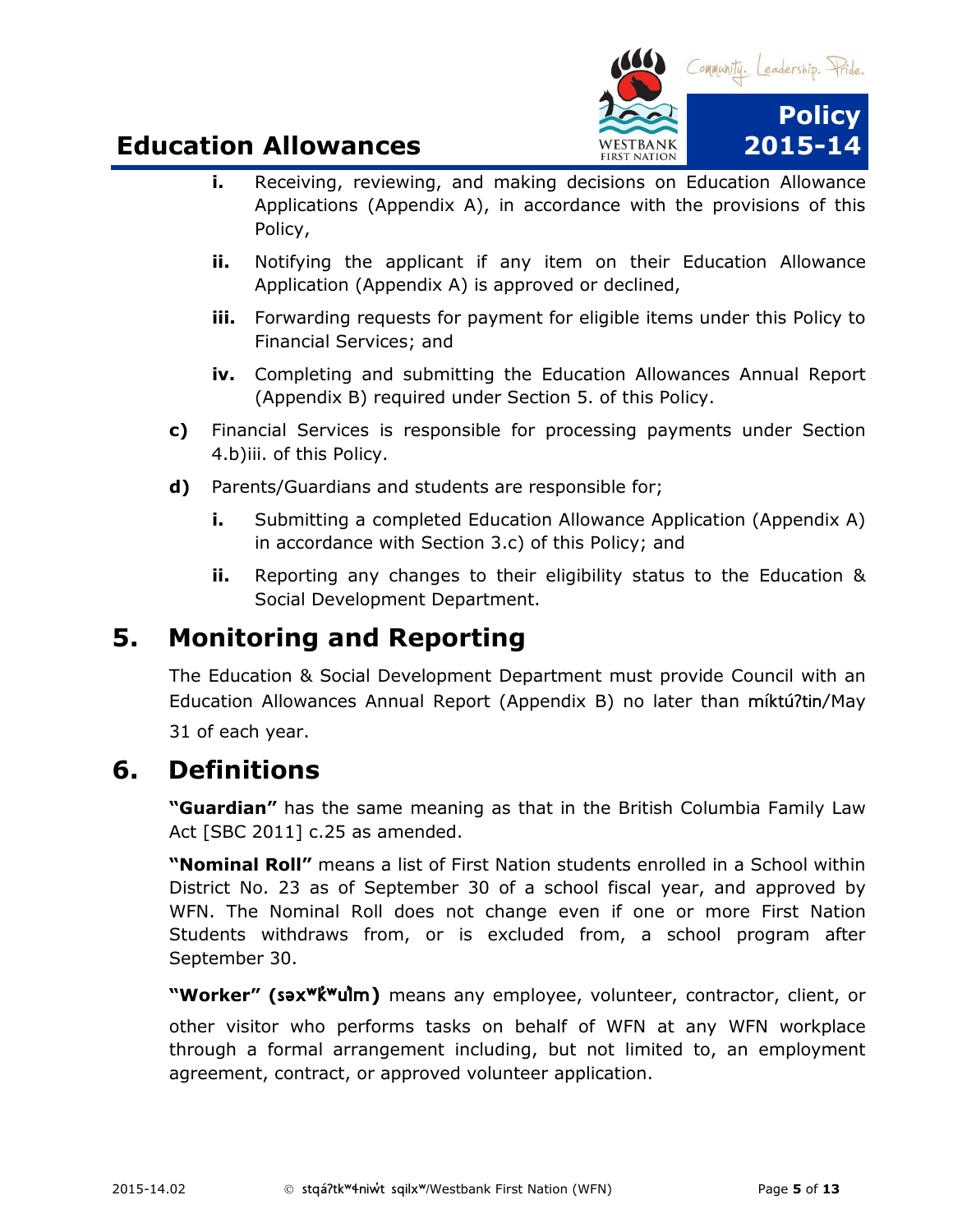

## **7. Cultural Context**

#### **a) Cultural Context of Policy**

Learning has always been a central theme in traditional syilx culture. For centuries prior to first contact, the syilx learned to live in harmony with the world around them. Knowledge was handed down in the form of captik<sup>w4</sup> (*chap-tee'-qulh*)/mythical stories containing vital information about history, politics, governance, biology, geography, sociology, psychology, religion, architecture, culture and all other areas of life. These stories contain numerous layers of information, principles and wisdom for living and solving the challenges of life. This practice was significantly disrupted during the era of residential schools when children were separated from their families and community and prohibited from speaking their language or practicing their culture. In contrast to this unfortunate chapter of syilx history, WFN places extreme importance on proactively encouraging, supporting, and participating in the education of its Members in order to help them attain their personal educational goals and full education potential while embracing who they are as individuals and as syilx people.

#### **b) Cultural Context of Definitions**

**iʔ sck̕ʷlɬ skc̕x̌iplaʔtət iʔ sc̕x̌ənwixʷtət (ih s-ch-kwllh' skts-xheeplah'tet ih sts-xhen'-weewh-tet) WFN Self-Government Agreement míktúʔtin (***meek-tooh'-teen***) (May)** Moon of sunflower seeds (smu̓kʷaʔxm, pronounced *s-moo'quah'hxm* means sunflower).

**mus (moose) Four (4)**

**nc̓x̌ʷiltən (***n-ch-xhweel'ten***) (Education)**

**səxʷk̓ʷul̓m (***so͞ohx-quo͞ol'-m***) (Worker)** The literal translation of sax<sup>w</sup>k<sup>w</sup>ulm is "the person responsible for" (sax<sup>w</sup>) "to work, fix, or create (k̓ʷul̓). The root of səxʷk̓ʷul̓m comes from k̓ʷl̓ncutn (*quo͞ol-n-choo'-tn*), the word for "Creator". WFN's Workers are, in a sense, creators, working to create important and valuable programs, services, and tools, and to solve issues as they arise, in order to ensure a productive, excellent, and fruitful government and community. The word also denotes value. Originating from the Creator, WFN's Workers have inherent value and are to be treated as such - by their supervisors, colleagues, and clients.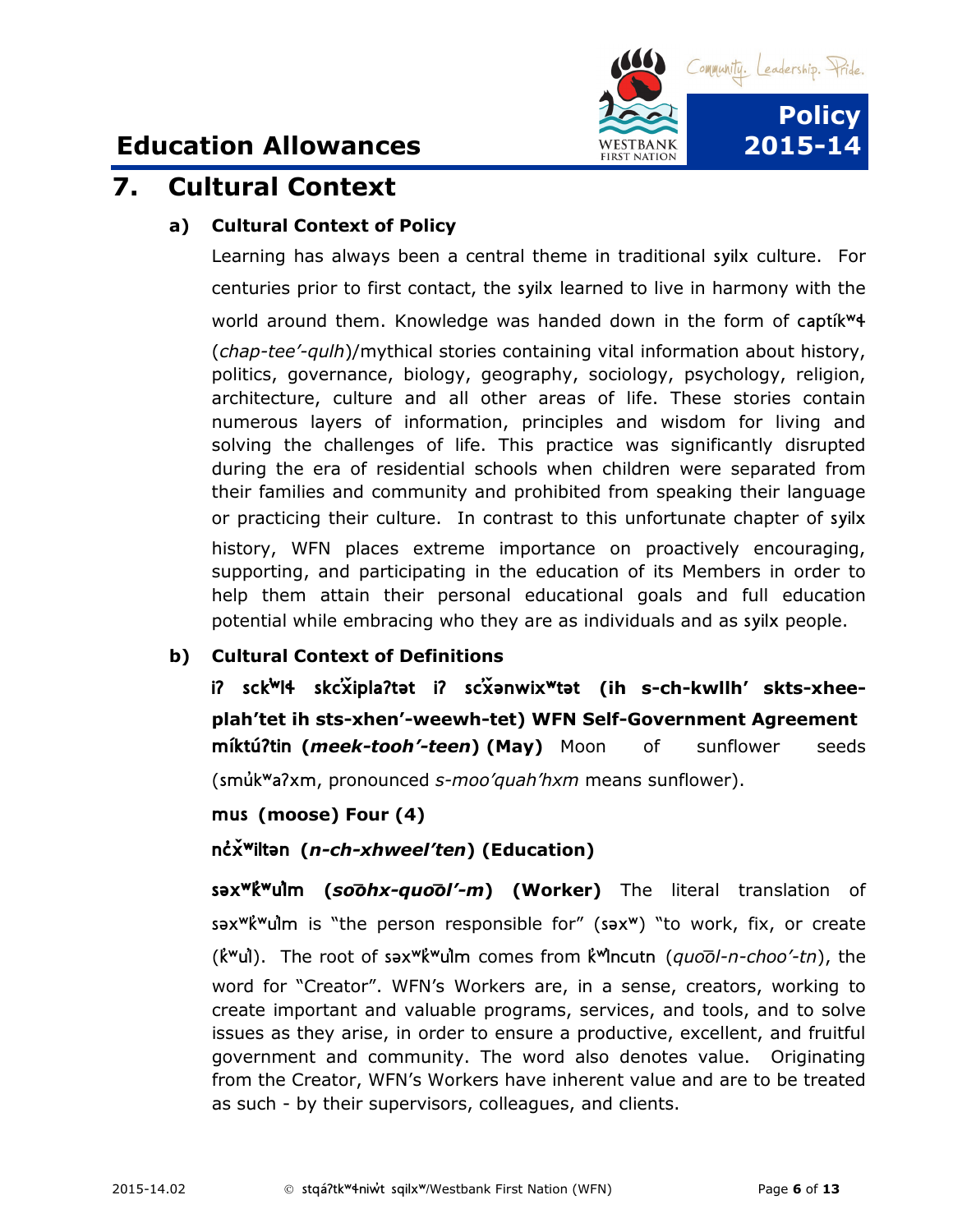

#### **səxʷk̓ʷulm̓ k̓l̓ yʕayʕat (***so͞ohx-quo͞ol'-m kl' yahx-yahx'-t***) (Director of**

**Operations)** The Director of Operations is the Worker who is over (k̓l̓) everyone (yʕayʕat). Through his team of managers and directors, they oversee all WFN's workers.

**sk'əlwístən (skel-wee'-sten) (September)** Moon of the spawning fish (sk'əlwíst, pronounced *skel-weest'*, means spawning fish).

**sknír'mn (***skneer-mn***) (February)** Moon of the buttercup (The nsyilxcen term for this month does not end in "tən" because the syilx did not traditionally gather or use the buttercup).

**spáqtan (***spak'-tan***) (January)** Moon of whiteout when everything is white (piq, pronounced *peek*, means white).

**stqáʔtkʷɬniw̓t iʔ Stkʷnkʷinplaʔs (s***t-caw-t-quo͞olx'-nee-oot ih st-kwn' queen-plahs***) WFN Constitution**

**stqáʔtkʷɬniw̓t sqilxʷ (***st-caw-t-quo͞olx'-nee-oot skxee'-lhx***) (Westbank First Nation)** The people (sqilxʷ) living where wind blows (niw̓t) and forms swamps or puddles alongside a large lake (stqáʔtkʷɬ). Being a windy area, the winds would wash along the shore creating puddles which would either seep into the land, creating wet, marshy areas or wash back into the lake.

**y̓il̓mixʷm naɬ səxʷk̓ʷinaʔməm (y***eel-meehx'-m nal sehx-queen'-ahmem***) (Chief and Council)** The Chief of WFN has been chosen by the people to be the overall manager or boss (y'ilmix<sup>w</sup>m) of WFN. This leadership position is one of servanthood and self-sacrifice.  $\dot{y}$  ilmix<sup>w</sup>m's willingness to lead by example through lifestyle, experience, and wisdom sets the example for səxʷk̓ʷinaʔməm – the other members of Council - who have also been chosen by the people to be responsible for (sax<sup>w</sup>) working (k<sup>w</sup>) to oversee things (<sup>w</sup>ina?mam). In seeking to lead well,  $\dot{y}$ ilmix<sup>w</sup>m na<sup>4</sup> səxʷk̓ʷinaʔməm are dependent on each other's willingness to sacrifice for the good of others. Traditionally, sax<sup>wk</sup><sup>w</sup>ina?mam were those chosen to oversee hunting and fishing or to serve as a sort of enforcer of community laws but the term has now been broadened to incorporate the oversight of government. "naɬ" is simply the n̓syilxcn̓ (*nsyeelhx'-chen*) term for "and".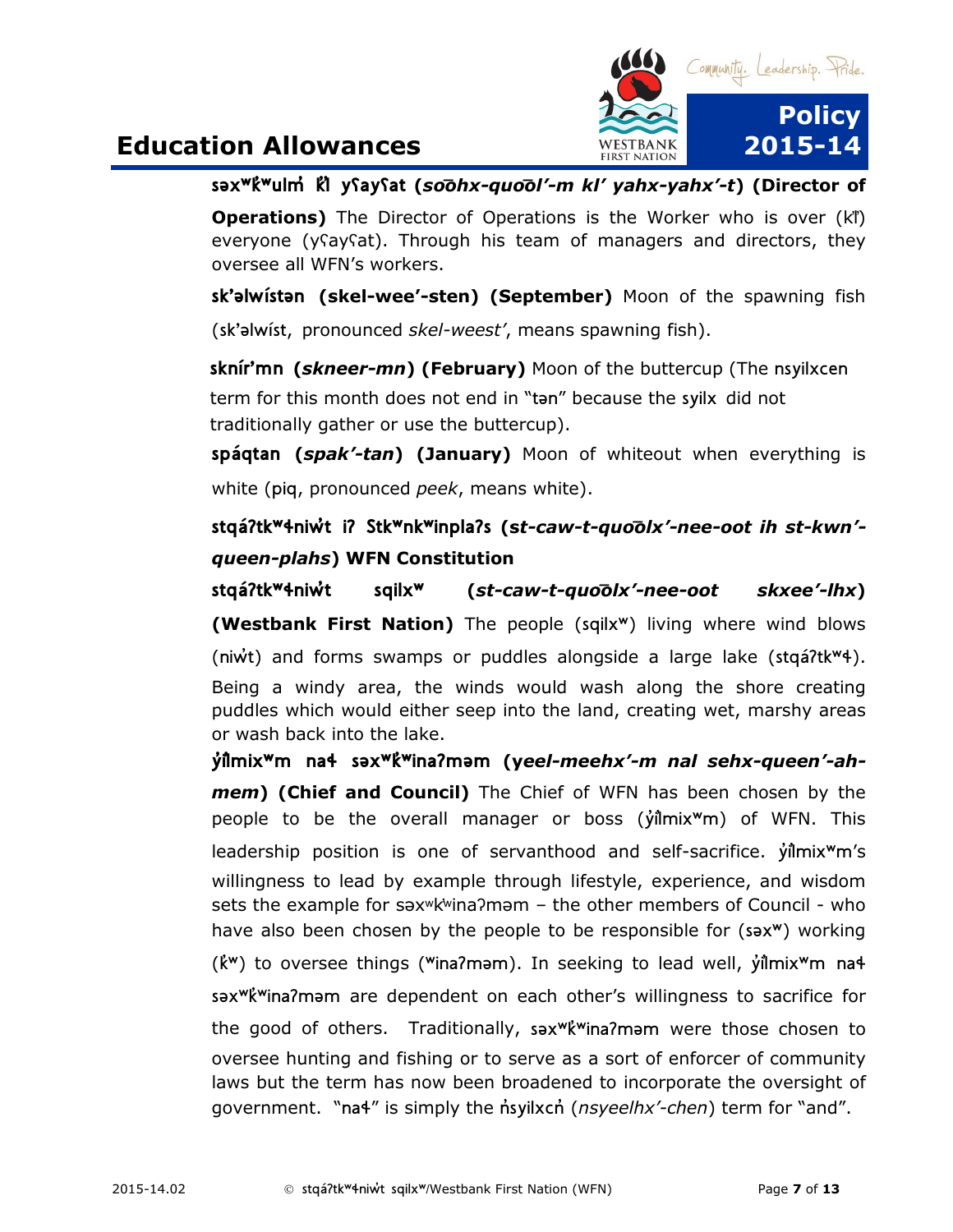

**ʔupn̓kst əɬ x̌əx̌n̓ut (***oo'-penkst elh xhe-xhe-noot'***) Nineteen (19)** Ten (ʔupn̓kst) and (əɬ) nine (x̌əx̌n̓ut).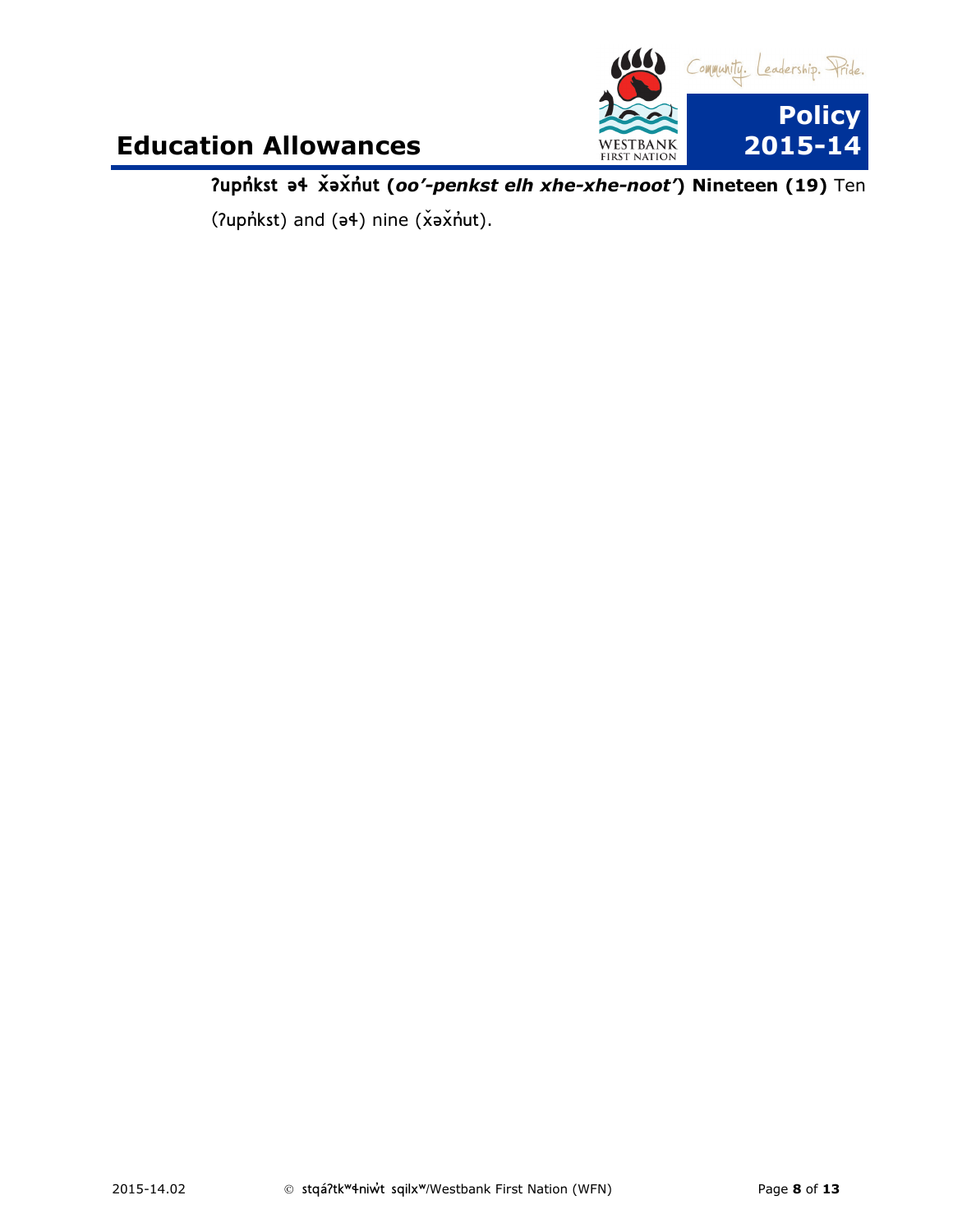

### <span id="page-8-0"></span>**8. Approval**

This policy was approved by yılmix<sup>w</sup>m na<sup>4</sup> sax<sup>w</sup>k<sup>w</sup>ina?mam/Council Resolution

#200210-11 on the 10<sup>th</sup> day of sknir'mn/February, 2020 and signed by the

Director of Operations on the 13<sup>th</sup> day of February, 2020.

Pat Fosbery, sax<sup>wkw</sup>ulm Kl ysaysat/Director of Operations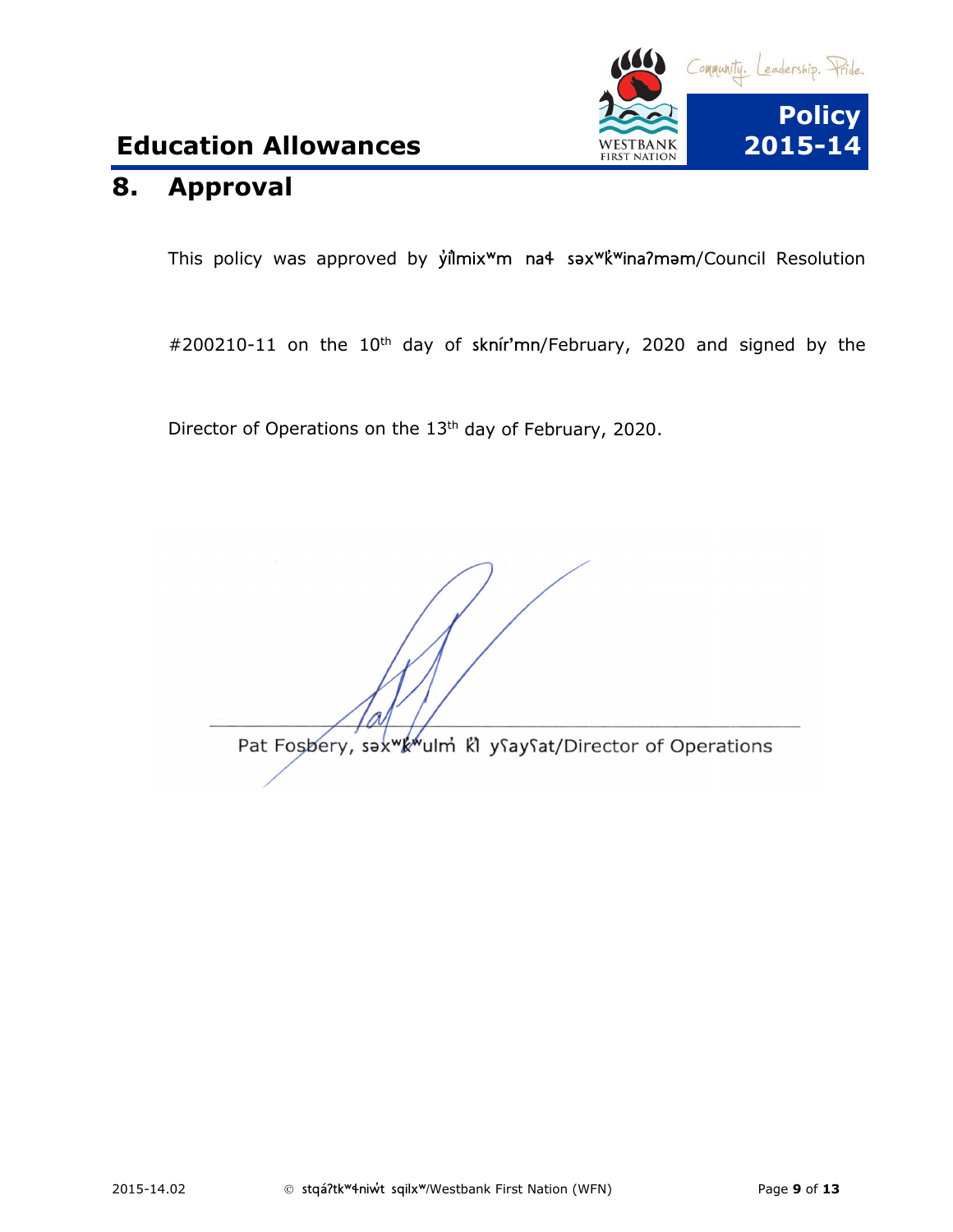

### <span id="page-9-0"></span>**9. References and Related Authorities**

i? sck<sup>w</sup>łł skc<sup>x</sup> ipla?tat i? scx anwixwtat/Westbank First Nation Self-Government [Agreement](https://www.aadnc-aandc.gc.ca/eng/1100100031766/1100100031768)

WFN [Government Strategic Plan 2016-2019](http://www.wfn.ca/black-bear/strategy.htm)

#### **WFN Governance**

stqáʔtkʷɬniw̓t iʔ Stkʷnkʷinplaʔ[s/Westbank First Nation Constitution](https://www.wfn.ca/docs/wfn-constitution.pdf)

[Policy 2015-01 Governance Instrument Creation, Review, and Approval](file://wfnfox/public/GOVERNANCE%20INSTRUMENTS/EXECUTED%20GOVERNANCE%20INSTRUMENTS/Council%20Policies)

<span id="page-9-1"></span>Policy 2019-03 Education Program

### **10. Attachments**

**Appendix A** - Education Allowance Application

**Appendix B** - Education Allowances Annual Report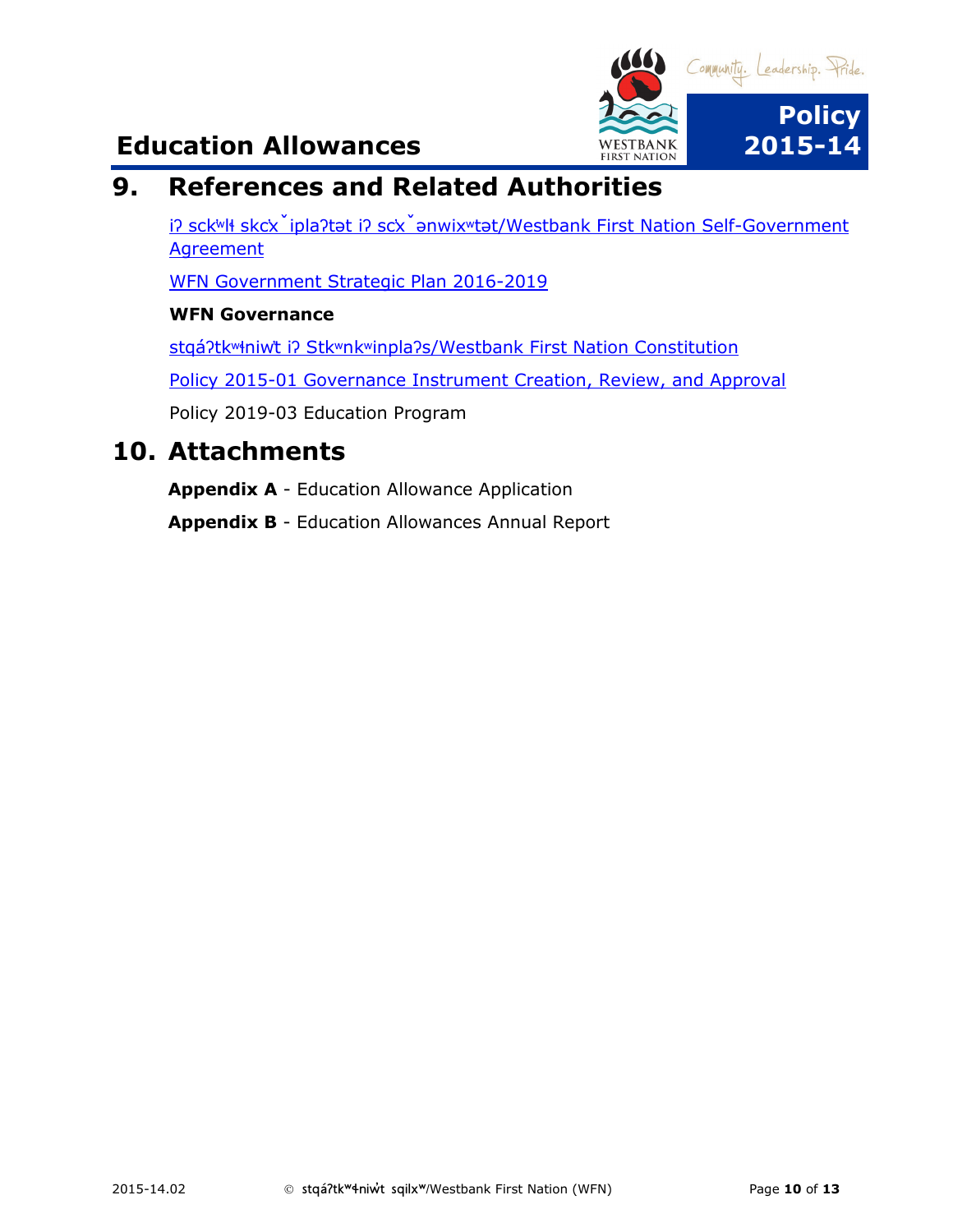

#### **Appendix A** - Education Allowance Application (page 1)

| Fax: 250-768-0528<br>Phone: 250-768-0227<br>To be completed for students requesting an Education Allowance<br>in accordance with Policy 2015-14 Education Allowances<br><b>Protected when submitted</b>                                                                                                                                                                                                                                                |                                     |                          |       |                                                                   |
|--------------------------------------------------------------------------------------------------------------------------------------------------------------------------------------------------------------------------------------------------------------------------------------------------------------------------------------------------------------------------------------------------------------------------------------------------------|-------------------------------------|--------------------------|-------|-------------------------------------------------------------------|
| STUDENT AND SCHOOL INFORMATION                                                                                                                                                                                                                                                                                                                                                                                                                         |                                     |                          |       |                                                                   |
| Name of Student                                                                                                                                                                                                                                                                                                                                                                                                                                        |                                     | □ Male<br>□ Female       |       | Grade                                                             |
| Date of Birth (YYYY/MM/DD)                                                                                                                                                                                                                                                                                                                                                                                                                             | <b>Status Number</b>                | <b>First Nation Name</b> |       |                                                                   |
| Name of Parent/Guardian                                                                                                                                                                                                                                                                                                                                                                                                                                |                                     | Phone Number             |       |                                                                   |
| Mailing Address                                                                                                                                                                                                                                                                                                                                                                                                                                        |                                     |                          |       |                                                                   |
| City                                                                                                                                                                                                                                                                                                                                                                                                                                                   | Province and Postal Code            |                          |       | □ On Westbank Lands<br>□ Off Westbank Lands<br>(WFN Members only) |
| <b>School Year</b>                                                                                                                                                                                                                                                                                                                                                                                                                                     |                                     |                          |       |                                                                   |
| School where the student is attending:                                                                                                                                                                                                                                                                                                                                                                                                                 |                                     |                          |       |                                                                   |
| □ sensisyusten House of Learning                                                                                                                                                                                                                                                                                                                                                                                                                       | Constable Neil Bruce Middle         |                          |       |                                                                   |
| George Pringle Elementary                                                                                                                                                                                                                                                                                                                                                                                                                              | Glenrosa Middle School              |                          |       |                                                                   |
| Hudson Road Elementary                                                                                                                                                                                                                                                                                                                                                                                                                                 | □ Mount Boucherie Secondary School  |                          |       |                                                                   |
| Chief Tomat Elementary                                                                                                                                                                                                                                                                                                                                                                                                                                 | □ Central Program                   |                          |       |                                                                   |
| Shannon Lake Elementary                                                                                                                                                                                                                                                                                                                                                                                                                                | $\Box$ Other (please specify):      |                          |       |                                                                   |
| □ Mar Jok Elementary School                                                                                                                                                                                                                                                                                                                                                                                                                            |                                     |                          |       |                                                                   |
| Education allowance being applied for (Please check all that apply):                                                                                                                                                                                                                                                                                                                                                                                   |                                     |                          |       |                                                                   |
| □ School Supplies and Fees                                                                                                                                                                                                                                                                                                                                                                                                                             | □ Public Transit (WFN Members only) |                          |       |                                                                   |
| INFORMATION RFI FASE AUTHORIZATION                                                                                                                                                                                                                                                                                                                                                                                                                     |                                     |                          |       |                                                                   |
| I hereby consent to the release of attendance and registration records from my child's school<br>officials to Westbank First Nation (WFN) for the purpose of confirming eligibility for education<br>assistance.<br>Please make education allowance funds payable to: □ Student □ My Parent/Guardian by:<br>□ Cheque delivered by: □ Pick up at Community Services □ Mail<br>$\Box$ Direct deposit (Electronic Funds Transfer must be set up with WFN) |                                     |                          |       |                                                                   |
| Signature (Must be Parent/Guardian if applicant is under 19 years of age)                                                                                                                                                                                                                                                                                                                                                                              |                                     |                          | Date: |                                                                   |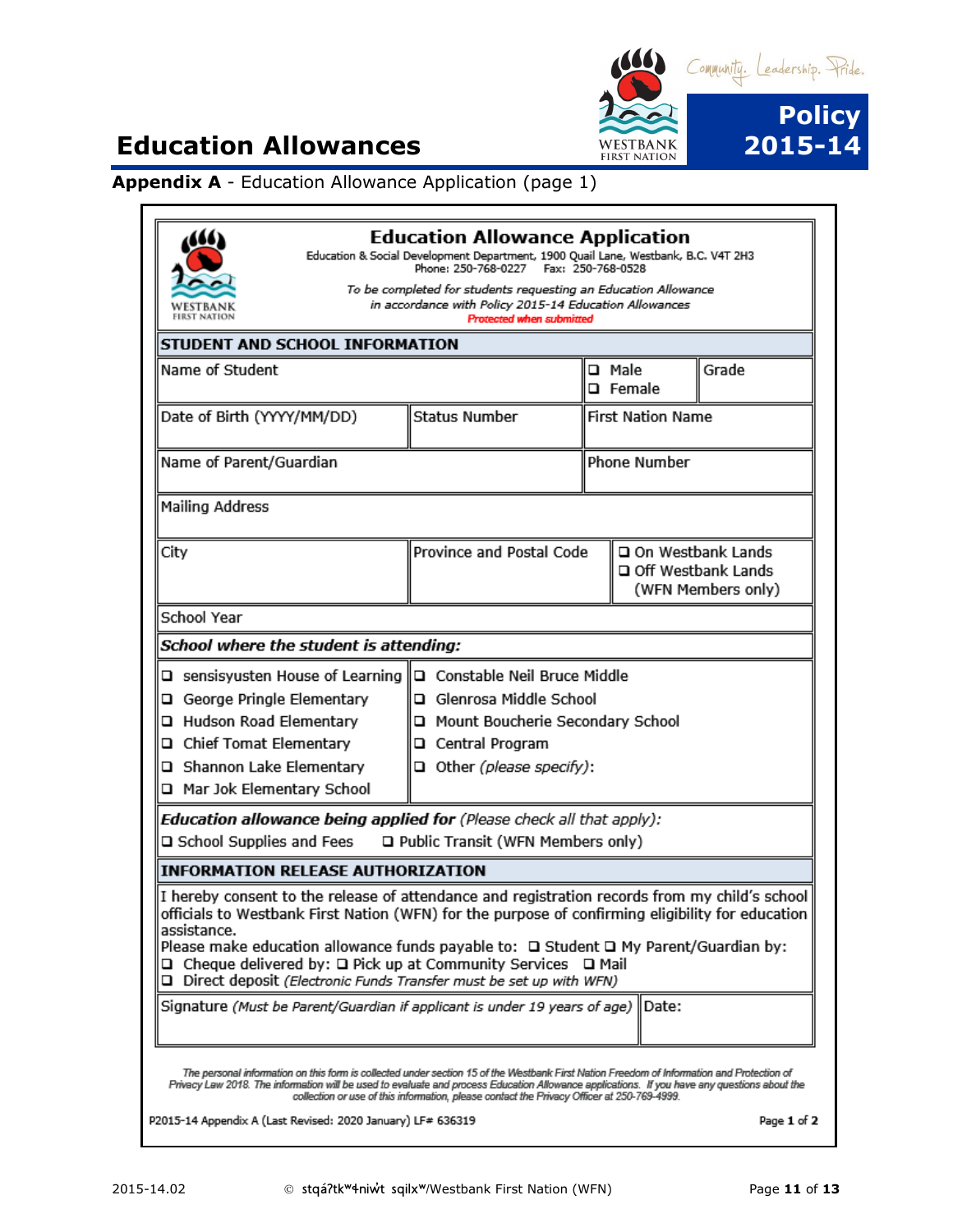

**Appendix A** - Education Allowance Application (page 2)

| <b>School Supplies and Fees</b>                                                    |       |          |                      |  |
|------------------------------------------------------------------------------------|-------|----------|----------------------|--|
|                                                                                    |       |          |                      |  |
| G Kindergarten                                                                     | \$30  |          | Payable in September |  |
| Grades 1 to 5                                                                      | \$80  |          | Payable in September |  |
| $\overline{a}$ Grades 6 to 12                                                      | \$150 |          | Payable in September |  |
| Grades 6 to 12<br>\$100                                                            |       |          | Payable in January   |  |
| <b>Public Transit</b>                                                              |       |          |                      |  |
| Approved at standard public transit rate                                           | ∥\$   |          |                      |  |
| <b>Total Education Allowance</b>                                                   | \$    |          |                      |  |
| Payment Code: 01-2-101000-65215                                                    |       |          |                      |  |
| If the application or a portion thereof is denied, please state the reasons below: |       |          |                      |  |
| Name of Education & Social Development Representative                              |       | Position |                      |  |
|                                                                                    |       |          |                      |  |
|                                                                                    |       |          |                      |  |
| Signature                                                                          |       | Date     |                      |  |
|                                                                                    |       |          |                      |  |
|                                                                                    |       |          |                      |  |
|                                                                                    |       |          |                      |  |